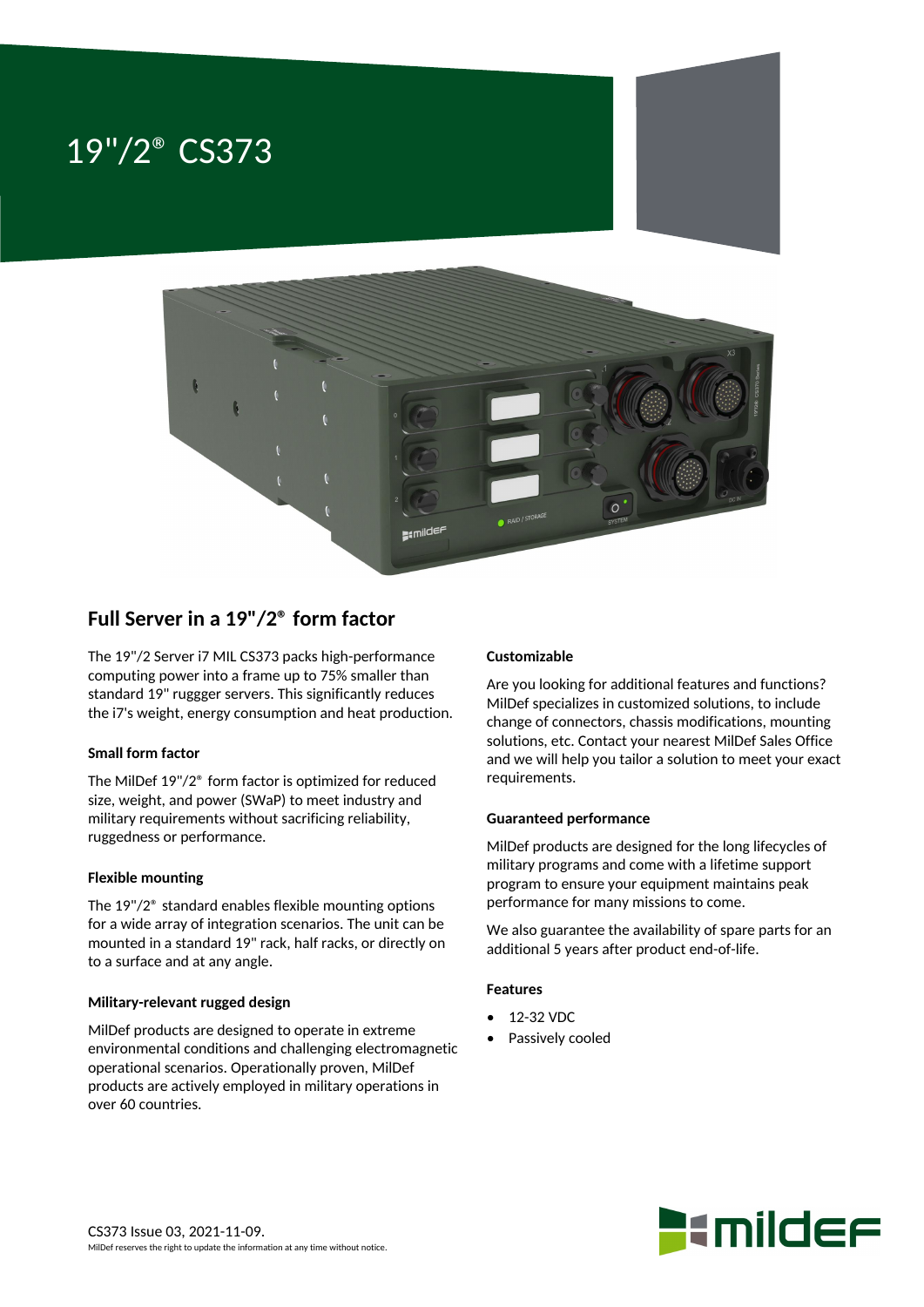| <b>Connector Interfaces</b> |                                                                  |
|-----------------------------|------------------------------------------------------------------|
| DC IN (front)               | 1x Power                                                         |
| <b>SERVICE</b> (back)       | 1x RS232 Service                                                 |
| $X1$ (front)                | 1x VGA<br>1x AUDIO IN<br>1x AUDIO OUT<br>٠<br>2x USB<br>1x RS232 |
| X2 (front)                  | 4x 1000BASE-T<br>$\bullet$<br>1x USB<br>$\bullet$                |
| X3 (front)                  | 1x DVI<br>٠<br>3x USB<br>1x Remote Power On<br>2x RS232          |
|                             |                                                                  |

### **Other Interfaces**

3x MilDef Disk Slot (front)

1x RAID indicator (front)

1x System button (front)

| <b>Technical Specification</b> |                                                                                                          |
|--------------------------------|----------------------------------------------------------------------------------------------------------|
| <b>Blanking</b>                | Double-pressing the System button                                                                        |
| LAN 1000BASE-T                 | 1000BASE-T standard                                                                                      |
| <b>LAN POE compatibility</b>   | Type 1 (PoE) and 802.3at Type 2<br>$(PoE+)$                                                              |
| <b>MIL-STD-1275D</b>           | 5.3.2.2<br>5.3.2.3<br>5.3.2.4                                                                            |
| <b>Polarity protection</b>     | Protected against polarization<br>failure on the power input in the<br>voltage range of normal operation |
| <b>Power consumption</b>       | Max 105 W<br>Idle $20W$<br>Standby 6 W                                                                   |
| Power input                    | 12-32 VDC                                                                                                |
| <b>Chassis material</b>        | Aluminum                                                                                                 |
| <b>Coating and color</b>       | Dupont AE0305-6603120 (RAL6031)                                                                          |
| Cooling                        | Passively cooled                                                                                         |
| <b>Dimensions</b>              | 220 x 87.9 x 332 mm (8.7 x 3.5 x<br>13.1) (WxHxD)                                                        |
| <b>Earth point</b>             | M6 12 mm                                                                                                 |
| <b>Rack mounting depth</b>     | 400 mm (17.4 in)                                                                                         |
| Surface treatment chassis      | Chromit-Al                                                                                               |
| Weight                         | 8 kg (17.7 lbs)                                                                                          |
| <b>MTBF</b>                    | Greater than 25,000 h                                                                                    |
| СE                             | Compliant                                                                                                |

| <b>Environmental Specification</b>        |                                                                                                                                                                                      |  |
|-------------------------------------------|--------------------------------------------------------------------------------------------------------------------------------------------------------------------------------------|--|
| <b>Functional shock - Operating</b>       | MIL-STD-810G, Method 516.6,<br>Procedure I - Functional Shock.<br>Table 516.6-II, Terminal peak<br>sawtooth pulse, Ground equipment<br>40 g<br>11 <sub>ms</sub>                      |  |
| High temperature - Operating              | MIL-STD-810G, Method 501.5,<br>Procedure II - Operation<br>55 °C (131 °F)                                                                                                            |  |
| High temperature - Storage                | MIL-STD-810G, Method 501.5,<br>Procedure I - Storage<br>71 °C (160 °F)                                                                                                               |  |
| <b>Humidity</b>                           | MIL-STD-810G, Method 507.5,<br>Procedure II - Aggravated<br>$95 \pm 4$ % RH<br>Ten 24 h cycles                                                                                       |  |
| IP Class (Water)                          | IP Class X4                                                                                                                                                                          |  |
| IP Class (solid foreign object)           | <b>IP Class 5X</b>                                                                                                                                                                   |  |
| Low air pressure - Rapid<br>decompression | MIL-STD-810G, Method 500.5,<br>Procedure III - Rapid decompression<br>75.2 kPa, corresponding to 2,438 m<br>(8,000 ft)<br>17 kPa, corresponding to 12,192 m<br>$(40,000 \text{ ft})$ |  |
| Low air pressure - Operating              | MIL-STD-810G, method 500.5,<br>Procedure II - Operation/Air<br>Carriage<br>4,572 m (15,000 ft)                                                                                       |  |
| Low temperature - Operating               | MIL-STD-810G, method 502.5,<br>Procedure II - Operation<br>-40 °C (-40 °F)                                                                                                           |  |
| Low temperature - Storage                 | MIL-STD-810G, method 502.5,<br>Procedure I - Storage<br>-40 °C (-40 °F)                                                                                                              |  |
| Noise level                               | Maximum noise level of 40 dB SPL<br>A-weighting at 1 m (3.3 ft) distance                                                                                                             |  |
| Salt fog                                  | MIL-STD-810G Method: 509.5<br>$5\% \pm 1\%$ (by weight)<br>Two cycles, 24 h wet + 24 h dry /<br>cycle                                                                                |  |
| <b>Temperature shock - Operating</b>      | MIL-STD 810G, method 503.5<br>procedures I - C, - Multi-cycle shocks<br>from constant extreme temperature<br>55 °C (131 °F)<br>-40 °C (-40 °F)                                       |  |
| <b>Vibration - Helicopter</b>             | MIL-STD-810G. Method 514.6,<br>Procedure I - General vibration,<br>Category 14 - Rotary wing aircraft -                                                                              |  |



helicopter